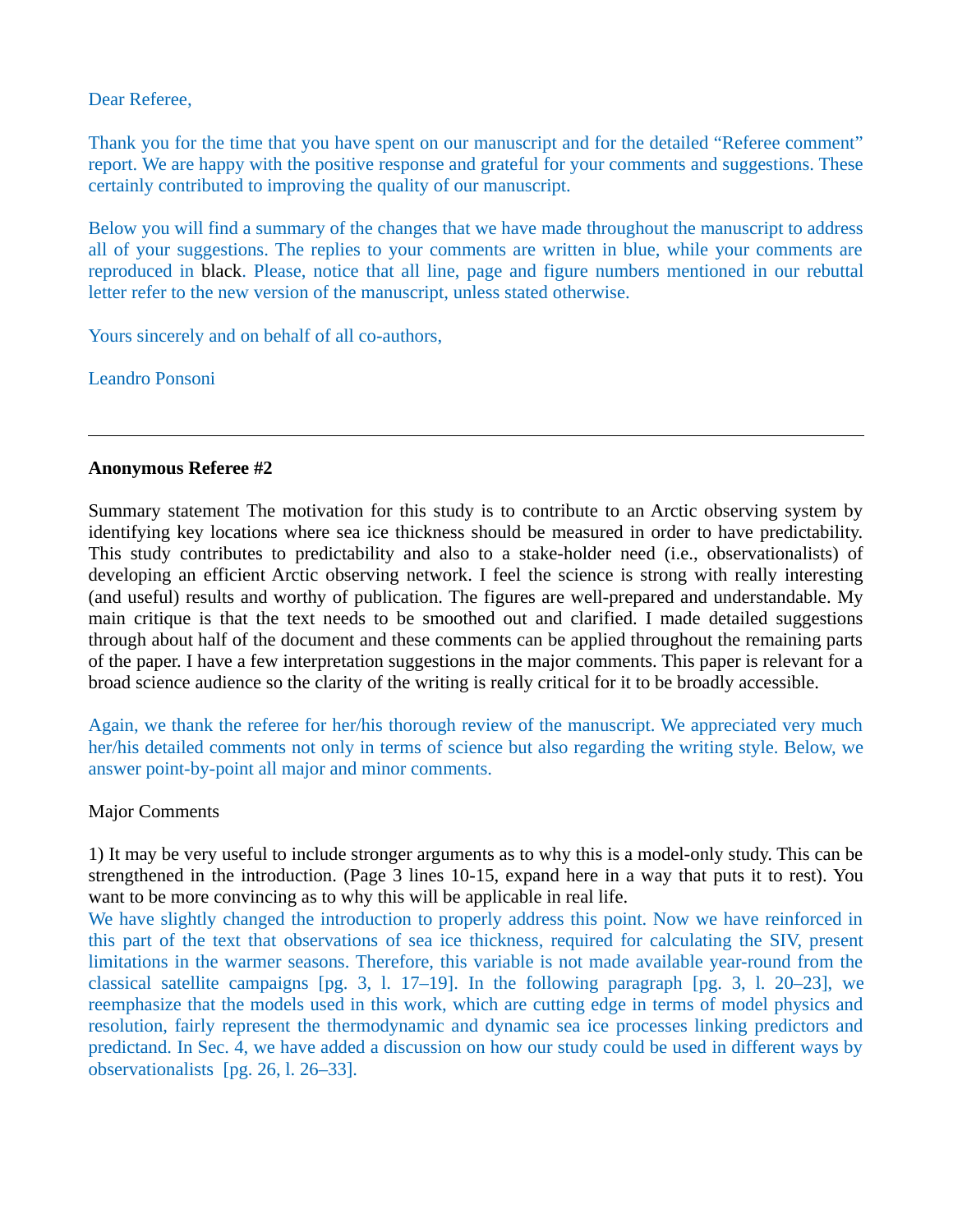2) It needs to be made clear when the models are described (bottom page 3) that these are coupled climate models and are not pegged to observed conditions. Also, Discuss the GHG scenarios used for these particular simulations because all this information will make it easier for the reader to understand the results. For climate people, these are known but this paper should be accessible by weather and observational scientists as well as potentially policy experts (since they will help formulate the Arctic observing network).

That is indeed a good point. These two aspects are now clarified in the first paragraph of Sec. 2.1. [pg. 4, l. 3–13].

3) Beginning of Section 2.2. This first paragraph lays out the methodology. I have read it twice and it is not easily understandable. Please revise this to be more precise and direct. I am not sure what to suggest specifically. Some thoughts a. Define anomaly earlier when you refer to fig 1. Just use it here. b. Move the sentence 'Overall , two categories of predictors are tested...(line 18, page 5) to be the second sentence. c. Revise the first sentence of your paragraph (your topic sentence) to something like: 'Potential predictor variables are identified for the empirical statistical model that predicts SIV anomalies.' There are extra words in this sentence and the key point of the paragraph is getting lost. We agree with the referee. All paragraphs from Sec. 2.2 were rewritten to bring clarity to the text. To make it easier for the reader, an explanation for the term "anomaly" is provided in the Introduction [pg.

2, l. 31–32] and also in Sec. 2.1 [pg. 4, 20–22].

4) I have some suggestions regarding the structure of the writing. a. Strengthen your 'topic sentences' that start each paragraph. This sentence should tell the reader what is in this paragraph without having to read the paragraph. The sentences in the paragraph provide the evidence or facts to support the topic sentence. This type of structure makes it easier for the reader to understand your paper quickly.

We thank the referee for the suggestion. We minutely addressed all the comments in this report taking into account this comment (4) and also the summary statement. We have promoted several changes throughout the text in order to make it clearer and easier to read for a non-specialized audience. Regarding this, we have asked for a few colleagues from different science fields to check whether or not the manuscript is understandable. Apparently, we have made the job. In any case, further comments on how to make this paper more accessible for a broader audience are always welcome.

5) It is not clear to me what the time scale for the predictions is in Section 2? (re: Fig 2, Table 1). It is one-month lead? Lag-0 is what I think it is but I did not see this explained clearly. In addition, further interpretation of the panels in Fig. 2 would be helpful because reading the 2.2 and 2.3, which refer back to Fig. 2, I see that I do not have a clear understanding or appreciation for what Fig 2 shows. It would be good to discuss each panel and provide interpretation of the panel.

It is indeed a lag-0 correlation. This is now clarified in the text [pg. 6, l. 13; Fig. 2's caption]. As mentioned in the answer to item (3), we have rewritten Sec. 2.2. In the new text, we are providing a better explanation of Fig. 2, considering all panels.

6) Could OHT be a poor predictor in these models because of model biases such as too strong stratification in the Arctic ocean so that 'heat' never makes it to the upper layers? This may be worthy of the discussion.

We agree with the referee. This might be a potential reason why OHT is a poor predictor. This is an interesting point that could be investigated further with more detailed analysis. We brought this discussion to the text [pg. 23, l. 25–28].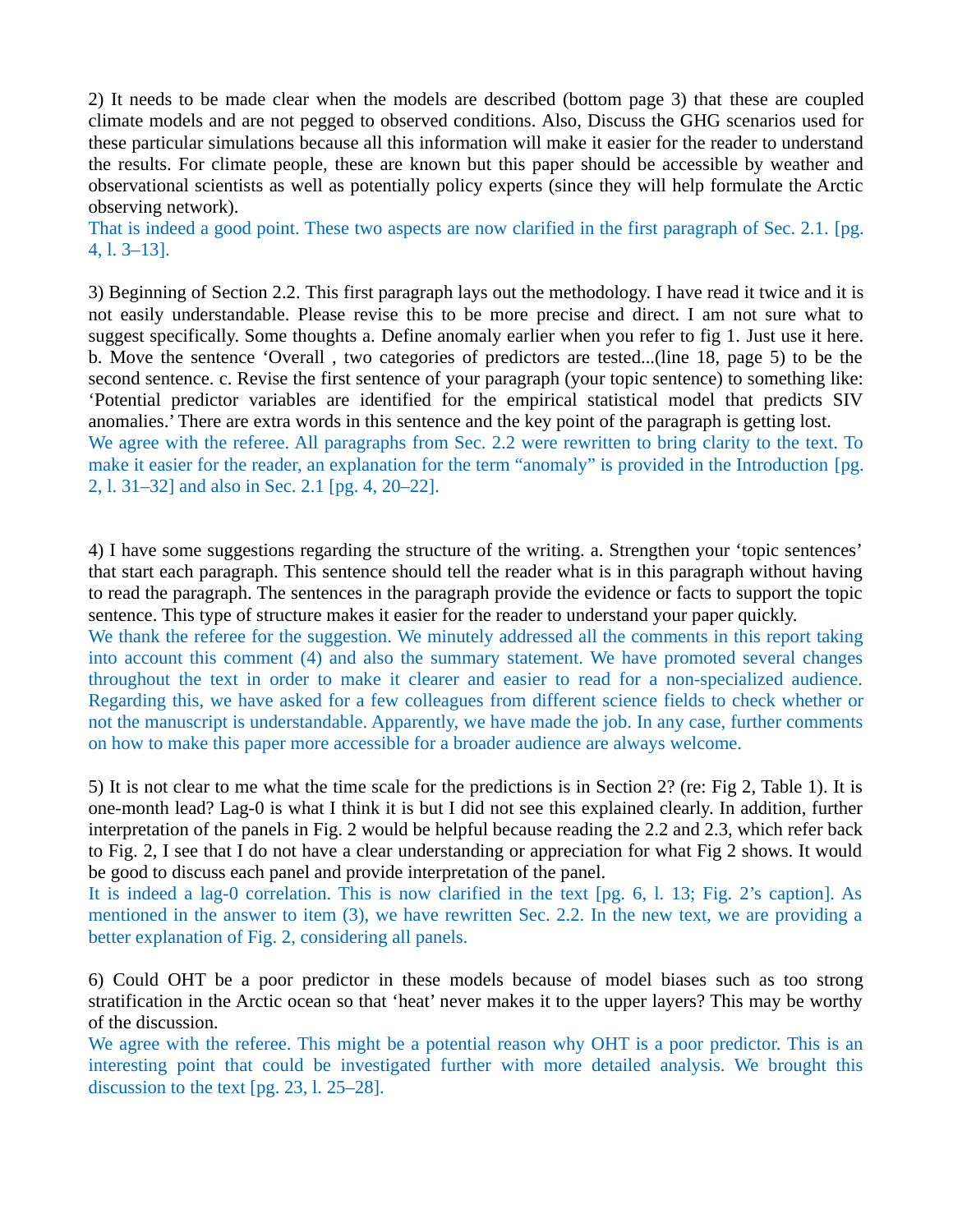7) Conclusions. The results are summarized very nicely in the model context. As an observationalist (BTW, I am a modeler), I would want to know how this is relevant in the real world. Some discussion on linking this to observations would be nice. I know this is not easy and I do not suggest that you do this research for this paper, but providing these insights will help you link it better to the people you want to use this work. If you can provide a framework that links this study to the observations, that would really strengthen the paper.

We envisage three main ways by which this work could support observationalists in a real-world observing system. The first is providing recommendations for optimal sampling locations. We believe that our multi-model approach provides a solid view of the sites that better represent the variability of the pan-Arctic SIV. Second, even if those regions are not taken into account for any reason (e.g., logistic, environmental harshness, etc), observationalists could still take advantage of the "region of influence" concept. By doing so, they avoid deploying two or more observational platforms that would provide relatively similar information in terms of pan-Arctic SIV variability. Third, considering that observational platforms are already operational, our SEM could be trained with model outputs (with the same or other state-of-the-art AOGCMs) and so fed with observational data to project future pan-Arctic SIV variability.

This discussion is now added to Sec. 4 [pg. 26, l. 26–33].

Minor Comments 1) Page 1, Line 24, change 'proven to bring' to 'led to' Changed [pg. 2, l. 5].

2) Page 2, Line 1, change 'disturbance of' to 'disturbance in' Changed [pg. 2, l. 8].

3) Page 2, line 1, split everything 'which has also...' into a separate sentence to make it easier to understand.

We have slightly reformulated the paragraph to accommodate this suggestion [pg. 2, l. 5–8]

4) Page 2, line 4, change 'sailing routes' to 'ship routes', not all of the ship may be sailboats. Changed [pg. 2, l. 9].

5) Page 2, line 5, change 'At global scale' to 'Globally' Changed [pg. 2, l. 11].

6) Page 3, line 1, change 'To the knowledge of the authors' to 'To the best of the authors' knowledge' Changed [pg. 3, l. 4].

7) Page 3, line 15-16, change 'What are the performance ..' to 'What is the performance...' Changed [pg. 3, l. 23].

8) Page 3, line 17, change 'a large amount...' to 'a substantial (e.g., 70%) of the original..' We have incorporated this suggestion, but in a slightly different way. We keep the info that 70% is an arbitrarily chosen threshold [pg. 3, l. 25].

9) Page 4, Figure 1 top panel is not even mentioned in the text. The figure panels have a and b on the right-hand side. I did not see them at first. It is standard to have them on the left corner. I suggest you edit this on all your figure panels.